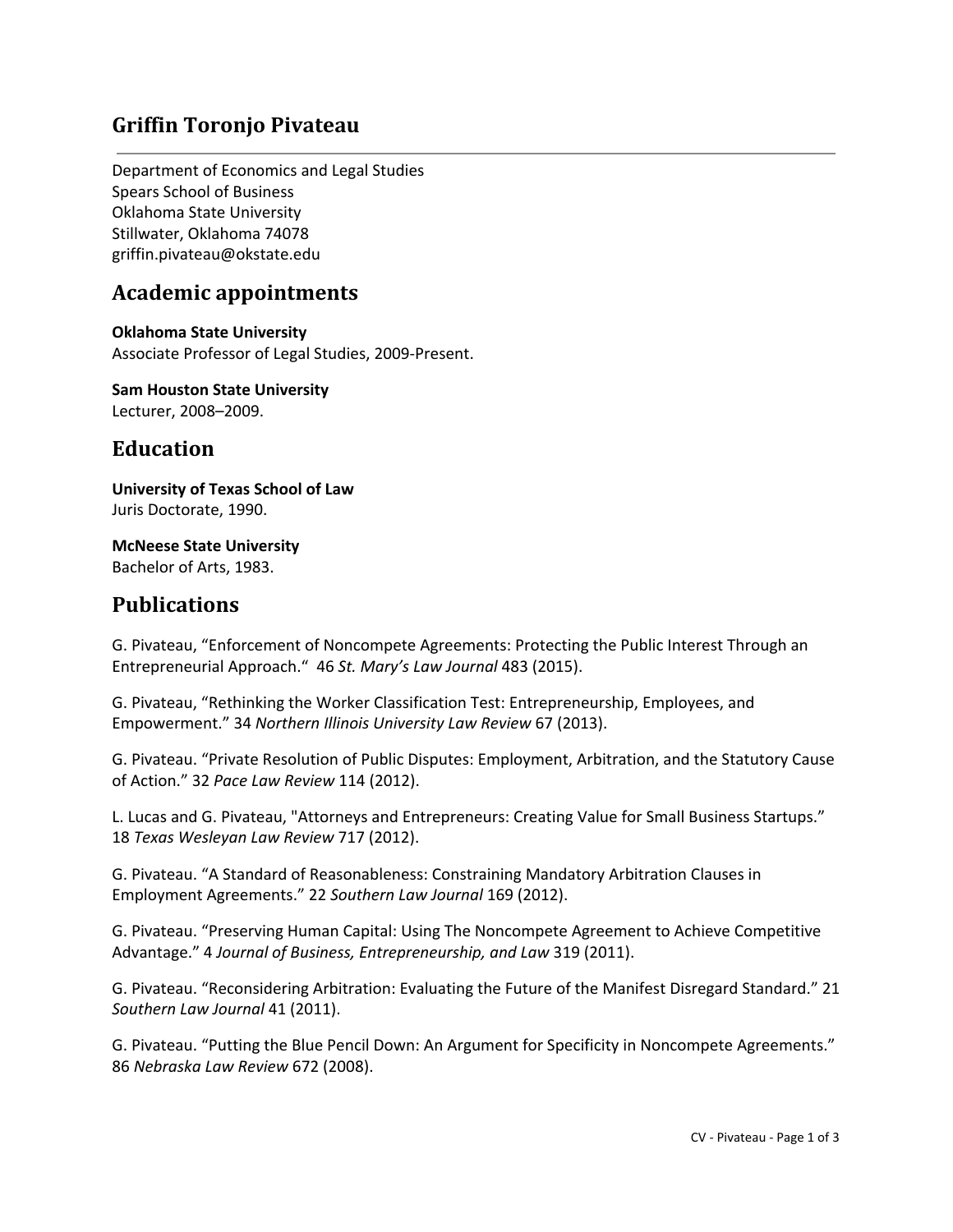G. Pivateau. "Tackling the Competitive Sports Doctrine: A New Proposal for Sports Injuries in Texas." 9 *Texas Review of Entertainment & Sports Law* 85 (2007).

### **Presentations**

G. Pivateau. "Noncompete Agreements: An Entrepreneurial Approach." Paper presented at the Southern Academy of Legal Studies in Business Conference, San Antonio, Texas, April 3‐6, 2014. Paper published.

G. Pivateau. "Rethinking the Worker Classification Test: Employees, Entrepreneurship, and Empowerment." Paper presented at the Southern Academy of Legal Studies in Business Conference, San Antonio, Texas, March 7‐9, 2013. Paper published.

G. Pivateau. "A Standard of Reasonableness: Constraining Mandatory Arbitration Clauses in Employment Agreements." Paper presented at Southern Academy of Legal Studies in Business Conference, San Antonio, Texas, March 6–8, 2011. Paper published.

G. Pivateau. "Reconsidering Arbitration: Evaluating the Future of the Manifest Disregard Standard." Paper presented at the Southern Academy of Legal Studies in Business Conference, San Antonio, Texas, March 4–6, 2010. Paper published.

G.E. Hynes and G. Pivateau. "Sorry Seems to be the Hardest Word: Legal Effects of the Corporate Apology." Paper presented at the Association for Business Communication‐Southwestern U.S. Conference, Oklahoma City, OK, Feb. 26–28, 2009. Paper published in conference proceedings.

# **International academic experience**

#### **Burgundy School of Business**

Dijon, France, 2010‐2015. "Emerging Strategies for a Changing Europe: The Legal Issues." Course was taught as part of the Oklahoma State University Summer Study Abroad Program.

## **Awards and fellowships**

Faculty Fellow, Institute of Free Enterprise and Entrepreneurship, Oklahoma State University, 2014‐Present. Business Student Council Faculty of Distinction, 2012. Richard W. Poole Research Excellence Award, Oklahoma State University, 2011.

## **University service**

Technology Fee Committee, 2011‐Present. Distance Learning Committee, 2010‐2012. Faculty Advisor, OSU Men's Lacrosse Team, 2010‐Present.